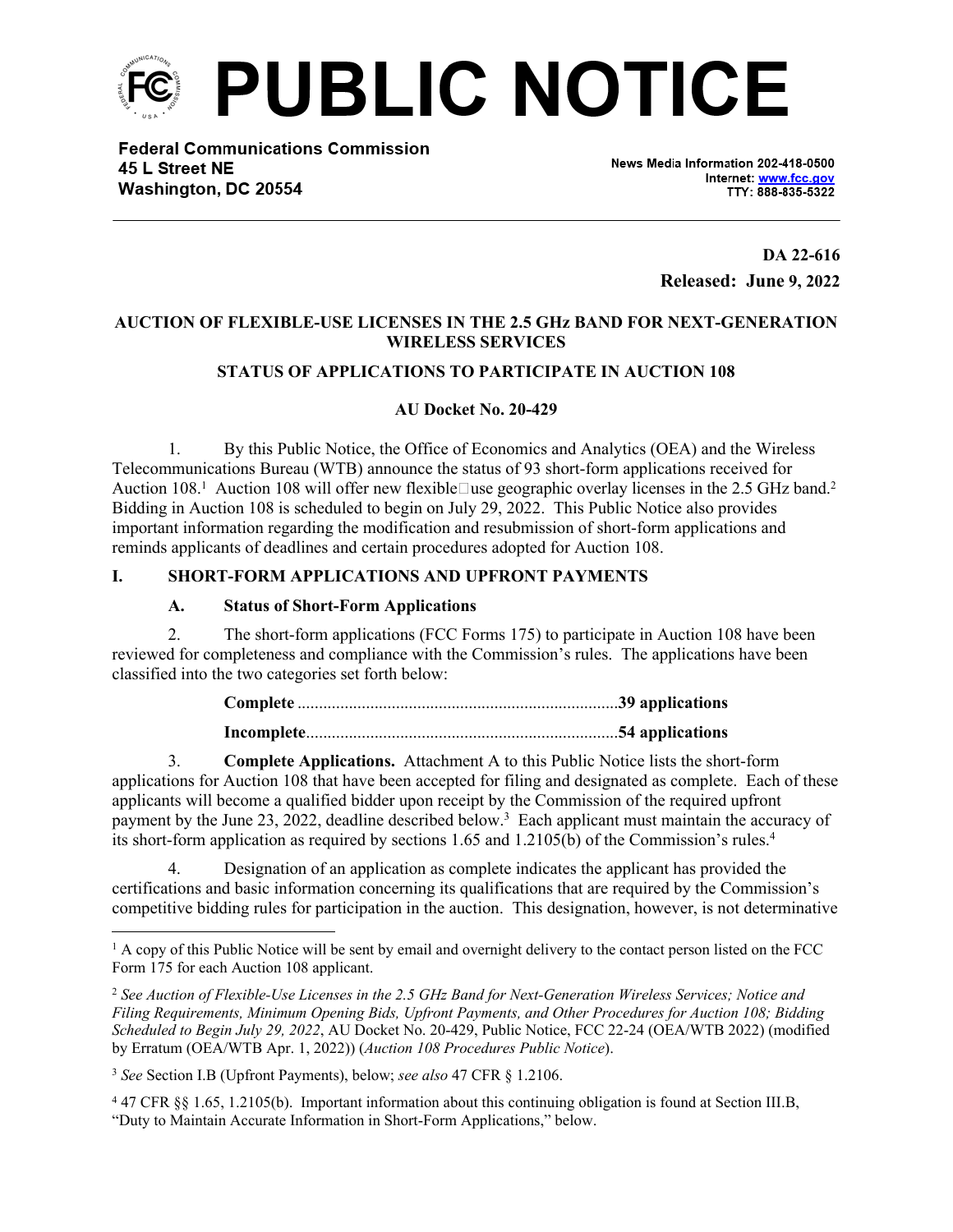of an applicant's qualifications to hold a Commission license or of its entitlement to a bidding credit. Under the Commission's two-phased auction application process, a winning bidder must submit a longform application after the close of the auction to demonstrate its qualifications to hold a Commission license and, if a bidding credit is requested, its eligibility for the bidding credit.<sup>5</sup> In the event that an applicant is found unqualified to be a Commission licensee, or ineligible for claimed designated entity benefits, it will be liable for any obligations incurred as a result of its participation in the auction.<sup>6</sup>

5. **Incomplete Applications.** Attachment B to this Public Notice lists the short-form applications for Auction 108 that have been accepted for filing but were found to be incomplete or otherwise deficient. Each of these applicants will receive a letter identifying each deficiency in its application. This letter will be sent to the contact person at the contact address listed on its application. To become a qualified bidder for Auction 108, each applicant must resubmit its application, having corrected any deficiencies, and make the required upfront payment by the June 23, 2022, deadline. Each applicant must also maintain the accuracy of its application as required by sections 1.65 and 1.2105(b) of the Commission's rules.<sup>7</sup>

6. As a reminder, Commission staff will communicate only with an applicant's contact person or certifying official, as designated on the applicant's FCC Form 175, unless the applicant's certifying official or contact person notifies Commission staff in writing that another representative is authorized to speak on the applicant's behalf. $8$  Authorizations may be sent by email to [auction108@fcc.gov.](mailto:auction108@fcc.gov)

### **B. Upfront Payments**

7. Upfront payments for Auction 108 are due in the proper account at the U.S. Treasury **before 6:00 p.m. Eastern Time (ET) on Thursday, June 23, 2022.** In order to meet the Commission's upfront payment deadline, an applicant's payment must be credited to the Commission's account by the deadline. **Payments must be made by wire transfer in accordance with the instructions provided in the** *Auction 108 Procedures Public Notice*.<sup>9</sup> No other payment method is acceptable for this auction.<sup>10</sup> Each applicant is reminded to provide its FCC Registration Number (FRN) on the FCC Remittance Advice Form (FCC Form 159) and to submit the same FRN with all future payments for Auction 108. At least one hour before placing the order for the wire transfer (but on the same business day), each applicant must submit a completed FCC Form 159 to the Commission by fax to (202) 418-2843, or by email to [RROGWireFaxes@fcc.gov](mailto:RROGWireFaxes@fcc.gov).

8. Each applicant is responsible for timely submitting its upfront payment and filing an accurate and complete FCC Form 159.<sup>11</sup> An applicant should coordinate with its financial institution well

<sup>5</sup> 47 CFR §§ 1.2107, 1.2109; *see also Implementation of Section 309(j) of the Communications Act – Competitive Bidding*, PP Docket No. 93-253, Second Report and Order, 9 FCC Rcd 2348, 2376-77, paras. 163-68 (1994).

<sup>6</sup> *See generally* 47 CFR § 1.2109.

<sup>7</sup> *Id*. §§ 1.65, 1.2105(b).

<sup>&</sup>lt;sup>8</sup> In no event, however, will the Commission send auction registration materials to anyone other than the contact person listed on the applicant's FCC Form 175 or respond to a request for replacement registration materials from anyone other than the authorized bidder, contact person, or certifying official listed on the applicant's FCC Form 175. *See* Section II.B (Delivery of Registration Materials to Qualified Bidders), below.

<sup>9</sup> *See Auction 108 Procedures Public Notice* at 49-52, paras. 145-52.

<sup>&</sup>lt;sup>10</sup> The Commission will not accept checks, credit cards, or automated clearing house (ACH) payments.

<sup>&</sup>lt;sup>11</sup> Each applicant may access an electronic pre-filled version of the FCC Form 159 through the FCC auction application system. *See Auction 108 Procedures Public Notice* at 49, para. 144. Alternatively, applicants can find detailed instructions for completing FCC Form 159 in connection with Auction 108 upfront payments in the *Auction 108 Procedures Public Notice*. *See id*. at 51-52, paras. 151-52.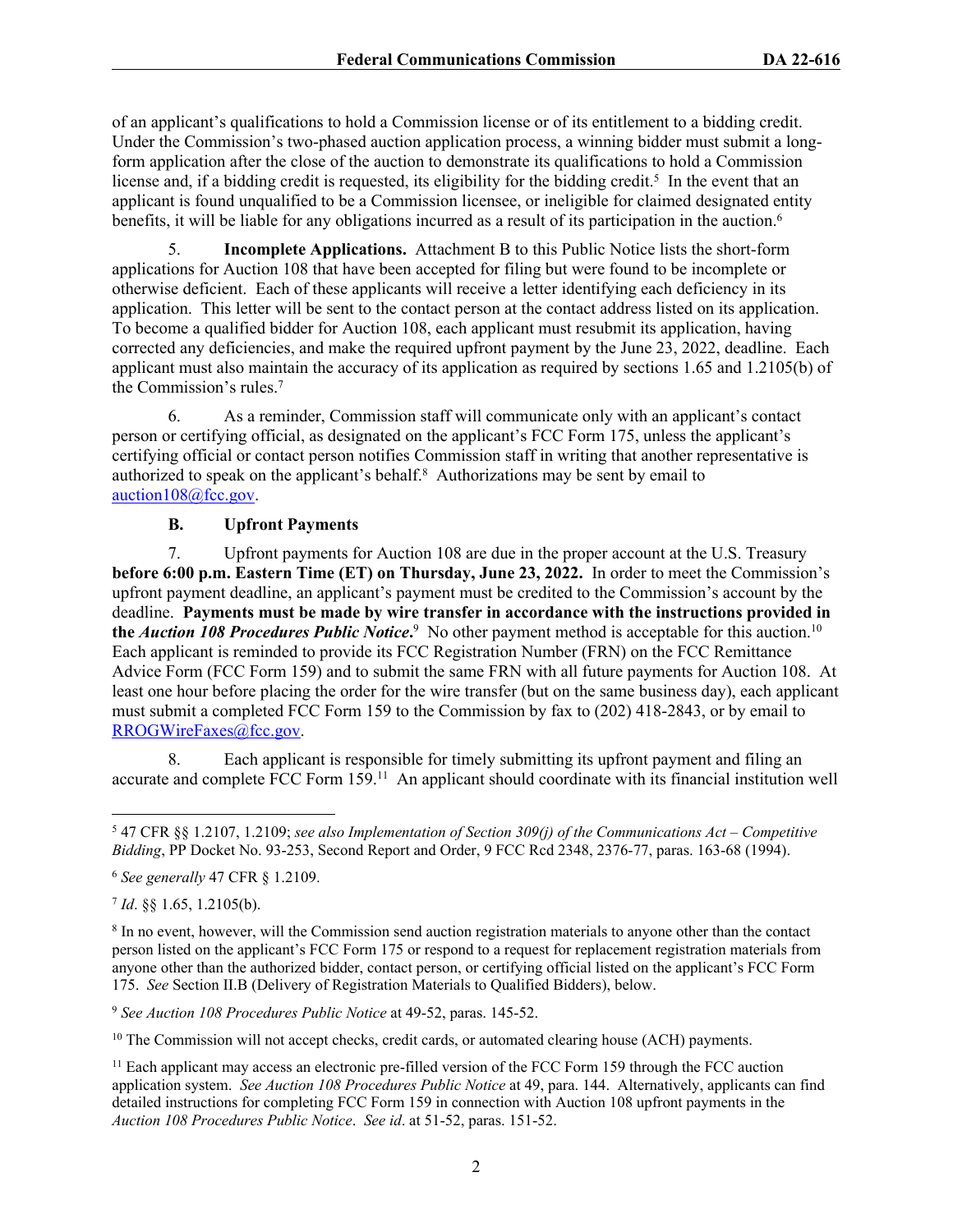ahead of the due date regarding its wire transfer and allow sufficient time for the wire transfer to be initiated and completed prior to the deadline. The Commission has repeatedly cautioned auction participants about the importance of planning ahead to prepare for unforeseen last-minute difficulties in making payments by wire transfer.<sup>12</sup> Each applicant should obtain confirmation from its financial **institution that its wire transfer to the U.S. Treasury was successful and from Commission staff that its upfront payment was timely received and was deposited into the proper account**. As a regulatory requirement, the U.S. Treasury screens all payments from all financial institutions before deposits are made available to specified accounts. If wires are suspended, the U.S. Treasury may direct questions regarding any transfer to the financial institution initiating the wire. Each applicant must take care to assure that any questions directed to its financial institution(s) are addressed promptly. For confirmation from the Commission, an applicant may contact Scott Radcliffe or Theresa Meeks of the Office of Managing Director's Revenue & Receivables Operations Group/Auctions using the contact information listed at the end of this Public Notice. Detailed information regarding submitting an upfront payment can be found in Section III.F of the *Auction 108 Procedures Public Notice*. 13

#### **C. Short-Form Application Changes and Resubmission**

9. An applicant whose application for Auction 108 has been identified as incomplete, as noted in Attachment B to this Public Notice, must address each defect in its application during the resubmission window, which is now open.<sup>14</sup> Any short-form application corrections must be made electronically using the FCC's auction application system. Corrected applications must be submitted **before 6:00 p.m. ET on Thursday, June 23, 2022**.This will be the only opportunity to cure application defects, and late resubmissions will not be accepted. An applicant that filed an application deemed to be incomplete must submit a timely and sufficient upfront payment before the Commission will review its resubmitted application. If an application is incomplete or otherwise deficient after the resubmission deadline has passed, or if the required upfront payment is not made by the specified deadline, the applicant will not be permitted to bid in Auction 108.

10. During the resubmission window, an applicant may log in to the FCC's auction application system and make certain changes to its application.<sup>15</sup> An applicant can view all the contents of its application, but the FCC Form 175 will not permit an applicant to make changes to its license area selections or to the following data fields: applicant name, legal classification, certifier, or bidding credit. Administrative and minor changes can be made, including, for example, deletion and addition of authorized bidders (to a maximum of three), revision of addresses and telephone numbers of the applicant and its contact person, and changes to responsible party. While changes can be made to ownership and agreement information, we remind each applicant that any application changes must comply with the Commission's rules, which prohibit, among other things*,* changes in ownership that would constitute an assignment or transfer of control, as well as agreements that would constitute violations of section

<sup>12</sup> *See, e.g., Four Corners Broadcasting, LLC*, Letter Order, 25 FCC Rcd 9046 (WTB 2010) (denying waiver request of upfront payment deadline); *Spectrum Acquisition, Inc*., Letter Order, 23 FCC Rcd 4765 (WTB 2008) (denying waiver request of upfront payment deadline); *Lynch 3G Communications Corp*., Letter Order, 18 FCC Rcd 11552 (WTB 2003) (finding that upfront payment was not timely submitted).

<sup>13</sup> *See Auction 108 Procedures Public Notice* at 49-55, paras. 144-61.

<sup>14</sup> *See* 47 CFR § 1.2105(b)(2).

<sup>&</sup>lt;sup>15</sup> During the resubmission phase, applicants will have access to update the following application fields: jurisdiction of formation/country of citizenship, applicant address, responsible party information, responsible party address, contact information, contact address, authorized bidder information, agreement information, and ownership information. During the resubmission period, some required updates to an FCC Form 175 may need to be submitted by uploading an attachment. During all phases of the application process, each applicant will have access to make certain administrative changes, including updates to: applicant address, responsible party address, contact information, and contact address.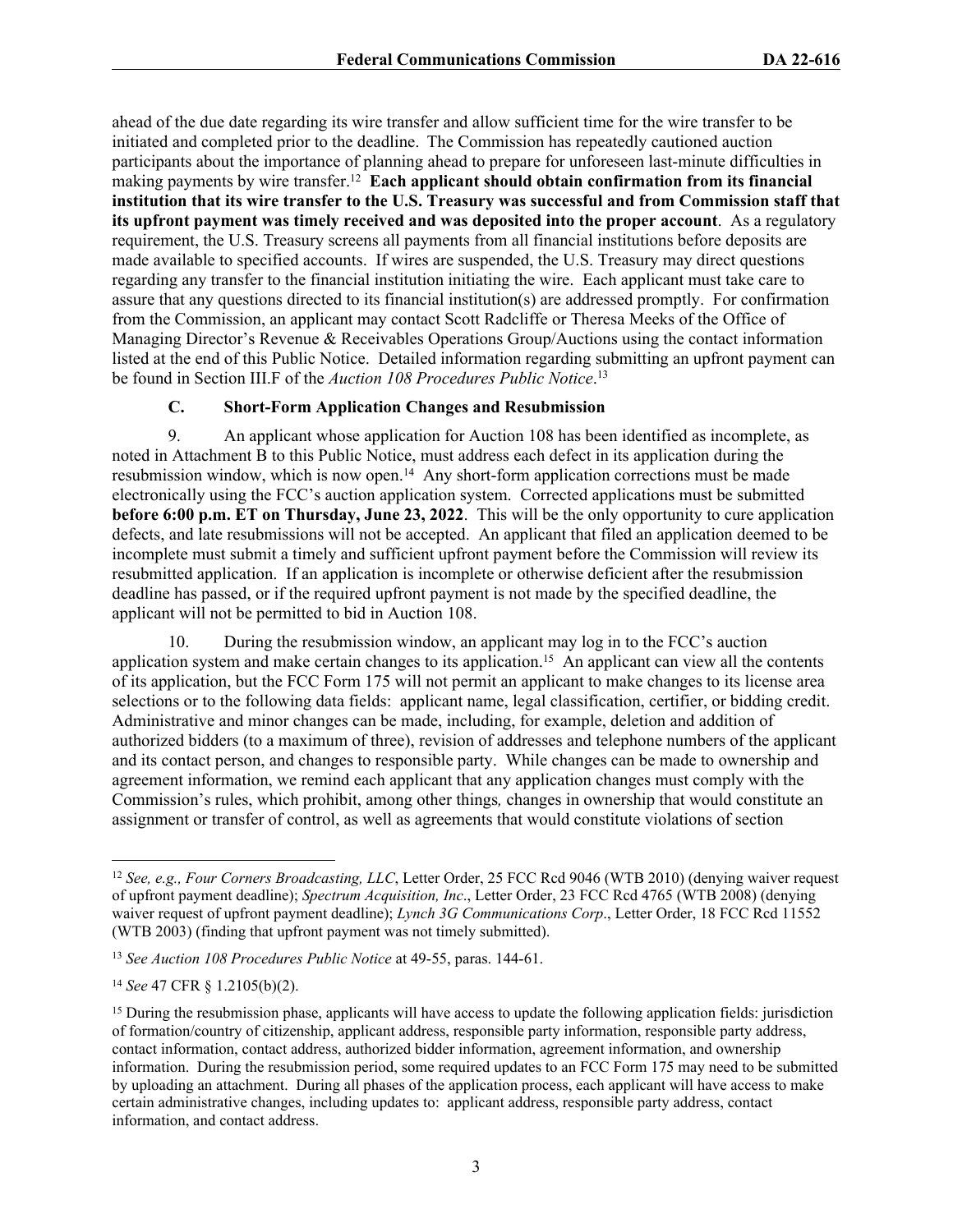1.2105(c).<sup>16</sup> If an application is changed to effect a major amendment, such as a change in control, the applicant will be ineligible to bid in Auction 108.<sup>17</sup>

### **II. OTHER IMPORTANT AUCTION 108 INFORMATION**

#### **A. Announcement of Qualified Bidders**

11. Following Commission review of resubmitted short-form applications and the correlation of upfront payments and applications, a public notice listing all applicants qualified to bid in Auction 108 will be released. This same public notice will also include bidding schedules for the mock auction and the first day of bidding in the auction.

#### **B. Delivery of Registration Materials to Qualified Bidders**

12. All qualified bidders are automatically registered for the auction.<sup>18</sup> Registration materials will be sent by overnight delivery to the contact person listed on each qualified bidder's FCC Form 175. We ask each applicant to make sure that the contact address provided in its short-form application is accurate and is a location capable of accepting packages that will require a signature. The package will include an RSA token issued by the Commission specifically assigned to each of the authorized bidders identified on the qualified bidder's FCC Form 175. The RSA token will allow each authorized bidder to log in and access the FCC auction bidding system in order to participate in the mock auction and place bids in Auction 108. For security purposes, the RSA tokens, the Auction Bidder Line telephone number, and other auction-related materials will be sent only to the applicant's contact person at the contact address listed on its application.

### **III. APPLICANTS' CONTINUING OBLIGATIONS**

### **A. Authorized Bidder FCC Username Account**

13. Applicants are reminded that each authorized bidder in Auction 108 must have a unique email address associated with an FCC Username Account that is linked to the applicant's FCC Registration Number (FRN) in the Commission Registration System (CORES).<sup>19</sup> If an applicant does not provide such an email address for an authorized bidder in the applicant's FCC Form 175, that bidder will not be able to log into the FCC Auction Bidding System and will not be able to submit bids.<sup>20</sup> Each applicant that has not met this requirement for each of its authorized bidders will receive a letter identifying each authorized bidder that is deficient in its application. This letter will be sent to the contact person at the contact address listed on its application, along with a copy of this Public Notice.

**NOTE:** Each applicant is responsible for ensuring compliance with this requirement for any changes made to its authorized bidders throughout the auction.

14. To register a Username Account for an authorized bidder and associate or link it to the applicant's FRN, please visit CORES at [apps.fcc.gov/cores.](https://apps.fcc.gov/cores/userLogin.do) To view step-by-step instructions on

<sup>16</sup> *See* 47 CFR § 1.2105(b), (c). For more information on making administrative changes to an existing application, *see Auction 108 Procedures Public Notice* at 42-44, paras. 114-22. *See also FCC Form 175 Filing Instructions for Auction 108* (Mar. 21, 2022), which is available under the Education tab of the Auction 108 website at [www.fcc.gov/auction/108.](https://www.fcc.gov/auction/108)

<sup>17</sup> *Id.* § 1.2105(b)(2); *see also, e.g*.*, Koch Broadcasting Corp*., Letter Order, 21 FCC Rcd 147 (WTB/MB 2006) (dismissing short-form application due to major amendment reporting change of control of applicant).

<sup>18</sup> *Auction 108 Procedures Public Notice* at 55, para. 162.

<sup>19</sup> *Auction 108 Procedures Public Notice* at 15-16, para. 35. This requirement is part of the Commission's decommissioning of legacy CORES and transiting of its various online systems to the current version of CORES. *See Office of Managing Director Will Decommission Legacy Commission Registration System on July 15, 2022*, Public Notice, MD Docket No. 10-234, DA 22-508 (MD May 27, 2022).

<sup>20</sup> *See* FCC Form 175 Instructions for Auction 108.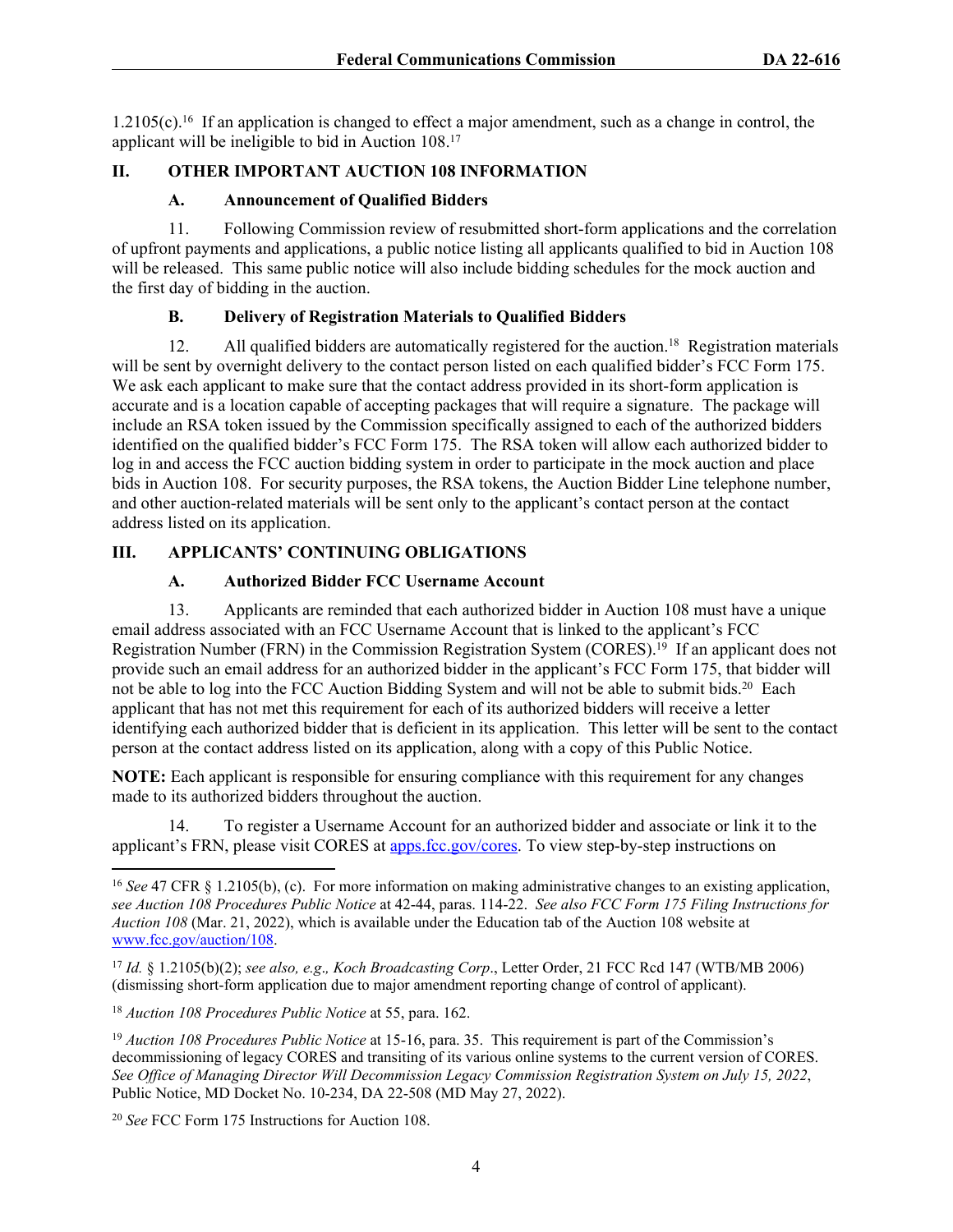registering a new Username Account, please visit [apps.fcc.gov/cores/html/Register\\_New\\_Account.htm](https://apps.fcc.gov/cores/html/Register_New_Account.htm). Once the authorized bidder's FCC Username Account has been verified, the authorized bidder can then associate the FCC Username Account to the applicant's existing FRN by logging into the FCC Username Account at [apps.fcc.gov/cores.](https://apps.fcc.gov/cores/userLogin.do) To view step-by-step instructions on associating an FCC Username Account to the applicant's existing FRN, please visit [apps.fcc.gov/cores/html/Associate\\_Username\\_to\\_FRN.htm.](https://apps.fcc.gov/cores/html/Associate_Username_to_FRN.htm)

**B. Duty to Maintain Accurate Information in Short-Form Applications**

15. We remind applicants that sections 1.65 and 1.2105(b) of the Commission's rules require an applicant to maintain the accuracy and completeness of information furnished in its pending short-form application to participate in Auction 108.<sup>21</sup> Each applicant should amend its short-form application to furnish additional or corrected information within five business days of a significant occurrence, or no more than five business days after the applicant becomes aware of the need for amendment.<sup>22</sup> All changes are subject to review by Commission staff.

16. An applicant that needs to make permissible minor changes to its FCC Form 175 or that must make changes in order to maintain the accuracy and completeness of its short-form application during a time when the FCC auction application system is available to the applicant for purposes of making the type of change(s) required should make such changes to its FCC Form 175 electronically using the FCC auction application system. Between the closing of the resubmission filing window and the release of the public notice announcing qualified bidders for Auction 108*,* the only changes an applicant can make using the FCC auction application system are changes to its address, responsible party information, and contact information.<sup>23</sup> For all other application changes prior to the release of the public notice announcing qualified bidders for Auction 108, an applicant must submit a letter briefly summarizing the changes to its FCC Form 175 by email to [auction108@fcc.gov](mailto:auction108@fcc.gov) to the attention of the Auctions Division Chief, Office of Economics and Analytics.<sup>24</sup> An applicant must not submit application-specific material through the Commission's Electronic Comment Filing System.

17. For more information on an applicant's continuing obligation to maintain the accuracy and completeness of information furnished in its application to participate in Auction 108, applicants should refer to the *Auction 108 Procedures Public Notice*. 25

#### **C. Due Diligence**

18. We remind each potential bidder that it is solely responsible for investigating and evaluating all legal, technical, and marketplace factors and risks associated with the licenses that it is seeking in Auction 108; evaluating the degree to which those factors and risks may have a bearing on the value of the licenses being offered and/or affect the bidder's ability to bid on, otherwise acquire, or make

<sup>24</sup> The letter summarizing the changes must include a subject or caption referring to Auction 108 and the name of the applicant, for example, "Re: Changes to Auction 108 Application of XYZ Corp." Any attachments to the email must be formatted as Adobe® Acrobat® (PDF) or Microsoft® Word documents. An applicant that submits its changes in this manner must subsequently update its short-form application in the FCC auction application system once it is open and available to applicants again.

<sup>25</sup> *See Auction 108 Procedures Public Notice* at 42, para. 115; *see also* 47 CFR §§ 1.65, 1.2105(b). Questions about FCC Form 175 amendments should be directed to the Auctions Division at (202) 418-0660 or by email to [auction108@fcc.gov](mailto:auction108@fcc.gov).

<sup>21</sup> 47 CFR §§ 1.65, 1.2105(b).

<sup>22</sup> *Id.* § 1.2105(b)(4).

<sup>&</sup>lt;sup>23</sup> An applicant cannot use the auction application system outside of the initial and resubmission filing windows to make changes to its short-form application other than for administrative changes. Auction applicants are not permitted to make a change to the following data fields after the short-form application filing deadline: applicant name, legal classification, certifier, bidding credit, and license area selection.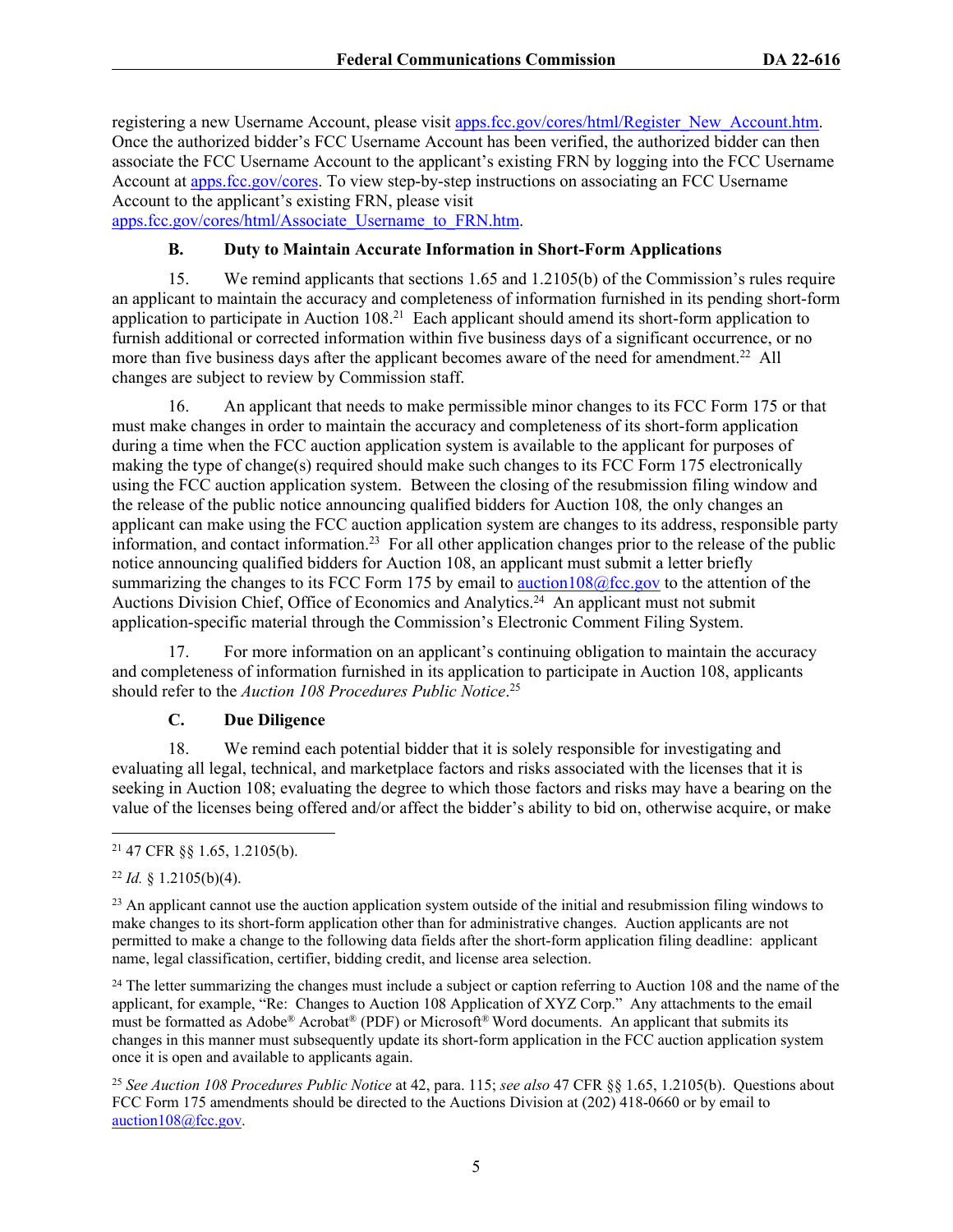use of such licenses; and conducting any technical analyses necessary to assure itself that, if it wins any license(s), it will be able to build and operate facilities in accordance with the Commission's rules.<sup>26</sup> In addition, each potential bidder's due diligence efforts should include, among other things: (1) reviewing all Commission orders and public notices establishing rules and policies for the licenses in the 2.5 GHz band; (2) conducting research to determine the existence of any pending administrative or judicial proceedings that might affect its decision to participate in the auction;<sup>27</sup> (3) performing (or refreshing previous) technical analyses; and (4) inspecting any prospective transmitter sites located in, or near, the service area for which it plans to bid and confirming the availability of such sites and their conformance with applicable federal, state, and local land use requirements.<sup>28</sup> Applicants in Auction 108 must also carefully consider potential encumbrances in the 2.5 GHz band due to existing licenses and pending applications. In particular, there will be a substantial number of licenses in inventory where the amount of unassigned area or unassigned spectrum is very small. For a substantial number of licenses, the area with unassigned spectrum is smaller than one square mile. Each applicant should carefully research the existence of incumbent licenses and the technical and economic implications for commercial use of the 2.5 GHz band.<sup>29</sup> Each potential bidder must undertake its own assessment of the relevance and importance of information gathered as part of its due diligence efforts. Participants in Auction 108 should continue such due diligence throughout the auction.

19. The Commission makes no representations or warranties about the use of this spectrum or these licenses for particular services. Each applicant should be aware that a Commission auction represents an opportunity to become a Commission licensee, subject to certain conditions and regulations. A Commission auction does not constitute an endorsement by the Commission of any particular service, technology, or product, nor does a Commission license constitute a guarantee of business success. For further details regarding due diligence, please refer to the *Auction 108 Procedures Public Notice*. 30

#### **D. Prohibition of Certain Communications**

20. We remind applicants that the rules prohibiting certain communications set forth in section 1.2105(c) of the Commission's rules apply to each applicant that filed a short-form application (FCC Form 175) in Auction 108.<sup>31</sup> Section 1.2105(c)(1) provides that, subject to specified exceptions, after the deadline for filing a short-form application, "all applicants are prohibited from cooperating or collaborating with respect to, communicating with or disclosing, to each other or any nationwide provider [of communications services] that is not an applicant, or, if the applicant is a nationwide provider, any non-nationwide provider that is not an applicant, in any manner the substance of their own, or each other's, or any other applicants' bids or bidding strategies (including post-auction market structure), or discussing or negotiating settlement agreements, until after the down payment deadline. [1<sup>732</sup> An

<sup>26</sup> *See Auction 108 Procedures Public Notice* at 44-45, paras. 123-28.

<sup>&</sup>lt;sup>27</sup> The Commission's statutory authority under the Communications Act of 1934, as amended, to add, modify, and eliminate rules governing spectrum use, as the public interest warrants, applies equally to all licenses, whether acquired through the competitive bidding process or otherwise. *See* 47 U.S.C. § 309(j)(6)(C), (D); *Celtronix Telemetry, Inc. v. FCC*, 272 F.3d 585 (D.C. Cir. 2001).

<sup>28</sup> *See*, *e*.*g*., 47 U.S.C. §§ 332(c)(7), 1455(a); *see also Acceleration of Broadband Deployment by Improving Wireless Facilities Siting Policies*, WT Docket No. 17-79, Second Report and Order, 33 FCC Rcd 3102 (2018) (amending the Commission's rules concerning the types of deployments that are subject to review pursuant to NHPA and NEPA).

 $^{29}$  As always, the burden is on the potential bidder to determine how much research to undertake, depending upon the specific facts and circumstances related to its interests. For example, applicants should pay particular attention to the results of applications filed in the Rural Tribal Priority Window, which will determine the final inventory of licenses available for bidding in Auction 108. *See Auction 108 Procedures Public Notice* at 45*,* para. 126.

<sup>30</sup> *See Auction 108 Procedures Public Notice* at 44-45*,* paras. 123-28.

<sup>31</sup> 47 CFR § 1.2105(c); *see also Auction 108 Procedures Public Notice* at 23, paras. 59-60.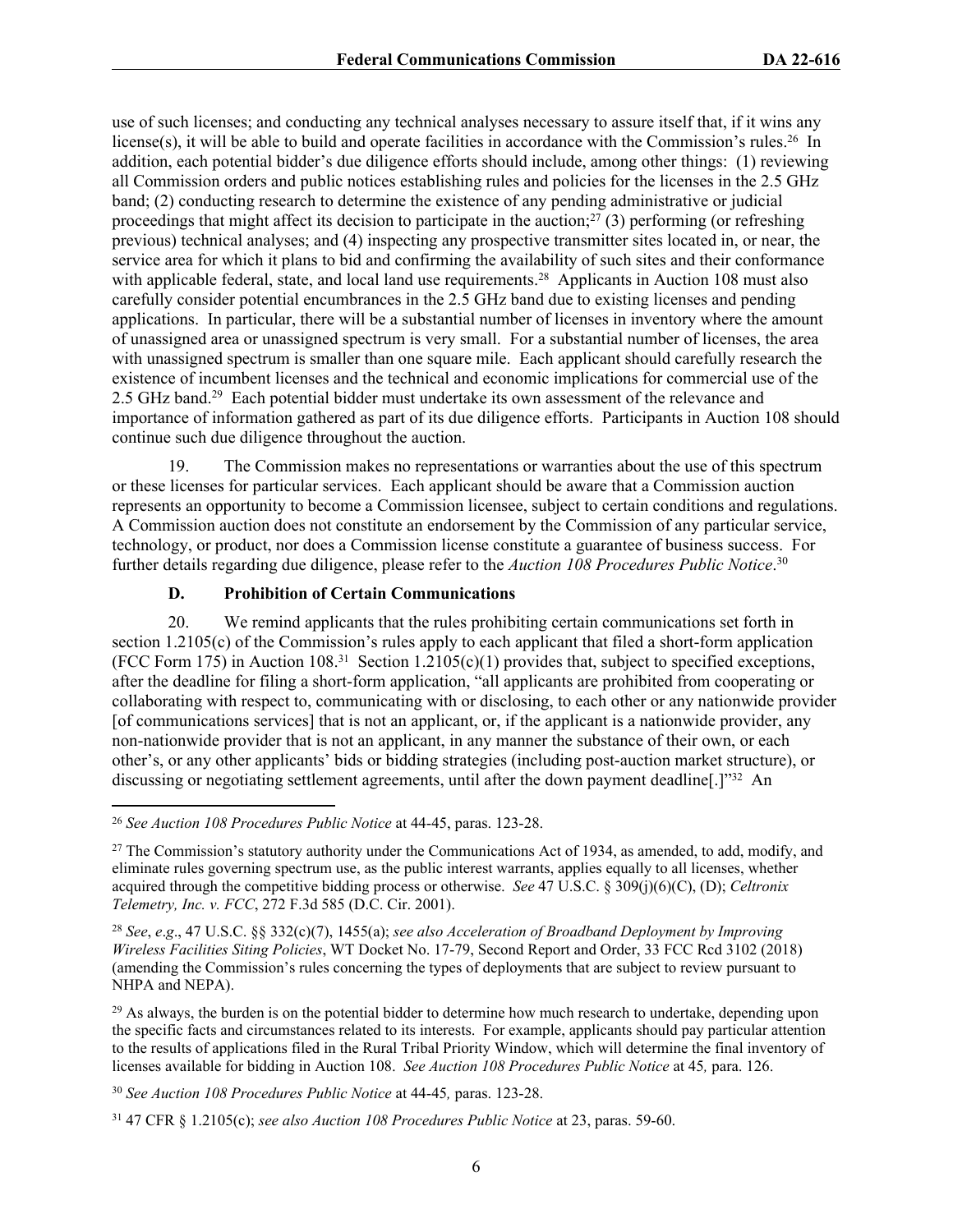"applicant" for purposes of this rule includes all "controlling interests" in the entity submitting the FCC Form 175, as well as all holders of interests amounting to 10% or more of the entity, and all officers and directors of that entity.<sup>33</sup> AT&T, T-Mobile, and Verizon are considered "nationwide providers" for purposes of this rule in Auction 108.<sup>34</sup>

21. This prohibition took effect as of the short-form application filing deadline, which for Auction 108 was Tuesday, May 10, 2022, at 6:00 p.m. ET, and it will end at the post-auction down payment deadline for Auction 108, which will be announced in a future public notice.<sup>35</sup> This prohibition **applies to all applicants regardless of whether such applicants become qualified bidders, intend to,**  and/or actually do bid in Auction 108.<sup>36</sup> For further information on the prohibition, applicants should refer to the *Auction 108 Procedures Public Notice*. 37

22. *Disclosure Obligations.* Section 1.2105(c)(4) requires each auction applicant that makes or receives a communication that appears to violate section  $1.2105(c)$  to report the communication in writing to the Commission immediately, but in no case later than five business days after the communication occurs.<sup>38</sup> Each applicant's obligation to report any such communication continues beyond the five-day period after the communication is made, even if the report is not made within the five-day period.<sup>39</sup>

23. *Reporting Prohibited Communication*. Any party reporting any communication pursuant to sections  $1.65$ ,  $1.2105(a)(2)$ , or  $1.2105(c)(4)$  must take care to ensure that the report does not itself give rise to a violation of section 1.2105(c). To minimize the risk of inadvertent dissemination of a report of a potential prohibited communication, section  $1.2105(c)(6)$  requires a party to file only a single report with the Auctions Division Chief.<sup>40</sup> For Auction 108, any such report must be filed according to the instructions set forth in the *Auction 108 Procedures Public Notice*. 41

24. *Possible Sanctions.* Any applicant found to have violated section 1.2105(c) of the Commission's rules may be subject to sanctions.<sup>42</sup> In addition, we remind each applicant that it is subject to the antitrust laws, which are designed to prevent anti-competitive behavior in the marketplace.<sup>43</sup> If an applicant is found to have violated the antitrust laws or the Commission's rules in connection with its participation in the competitive bidding process, it may be subject to forfeiture of its upfront payment, down payment, or full bid amount, and it may be prohibited from participating in future auctions, among other sanctions.<sup>44</sup>

(Continued from previous page)  $32\,47$  CFR  $\frac{12105(c)(1)}{c}$ .

<sup>33</sup> *Id.* § 1.2105(c)(5)(i); *see also Auction 108 Procedures Public Notice* at 23, para. 60.

<sup>34</sup> *Auction 108 Procedures Public Notice* at 24, para. 61.

<sup>35</sup> *Id.* at 24, para. 62; *see also* 47 CFR § 1.2105(c)(1).

<sup>36</sup> A party that submits an auction application becomes an "applicant" under the rule at the application filing deadline, and that status does not change based on subsequent developments. *See Auction 108 Procedures Public Notice* at 23, para. 60 n.142.

<sup>37</sup> *Id.* at 23-30, paras. 59-84.

<sup>38</sup> 47 CFR § 1.2105(c)(4); *see also Auction 108 Procedures Public Notice* at 28, para. 77.

<sup>39</sup> *Auction 108 Procedures Public Notice* at 28, para. 77; *see also* 47 CFR § 1.2105(c)(4).

<sup>40</sup> 47 CFR § 1.2105(c)(6); *see also Part 1 Procedural Amendments Order*, 25 FCC Rcd at 522, para. 4.

<sup>41</sup> *See Auction 108 Procedures Public Notice* at 28-29, paras. 78-80.

<sup>42</sup> *See* 47 CFR §§ 1.2105(c), 1.2109(d).

<sup>43</sup> *See Auction 108 Procedures Public Notice* at 29-30, paras. 83-84.

<sup>44</sup> *See* 47 CFR § 1.2109(d).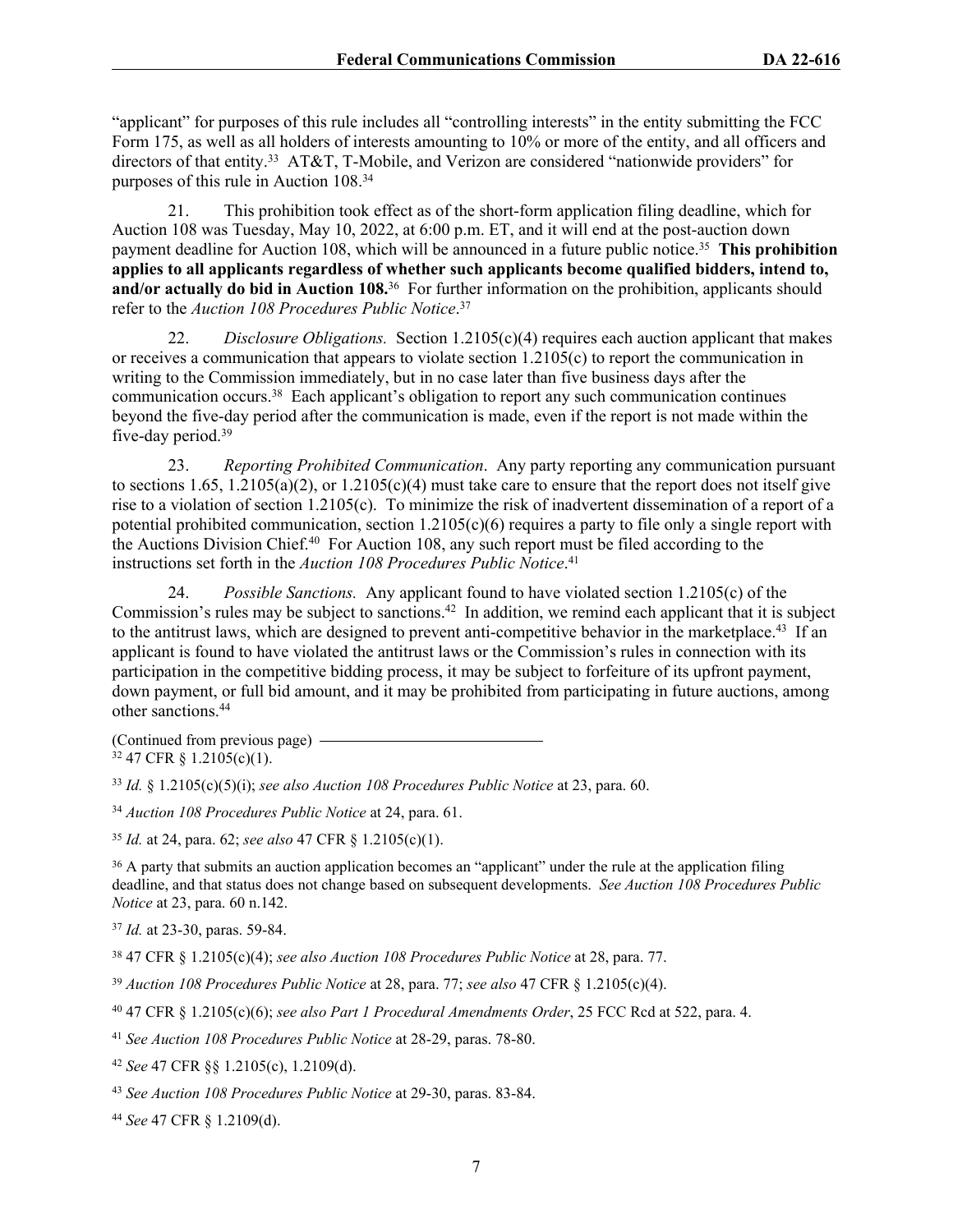#### **E. Limited Information Procedures**

25. We remind applicants that, under the limited information procedures in effect for Auction 108 (sometimes also referred to as anonymous bidding), the Commission is withholding from public release, until after the close of bidding in Auction 108, any information that may indicate specific applicants' interests in the auction—including, among other things, license area selections, upfront payments and bidding eligibility information, and the identities of bidders placing bids or taking other bidding-related actions.<sup>45</sup> Accordingly, communication with other applicants or public disclosure of such non-public information may violate the Commission's limited information procedures and the rule prohibiting certain communications, section  $1.2105(c)$  of the Commission's rules.<sup>46</sup>

26. Therefore, applicants must take care not to communicate non-public information to the public, financial analysts, or the press.<sup>47</sup> Examples of communications raising concern, given the limited information procedures in effect for Auction 108, would include an applicant's statement to the press or other public statement (for example, a statement on social media) about its upfront payment or bidding eligibility, an applicant's statement to the press or other public statement that it is or is not interested in bidding in the auction, or an applicant's statement to the press or other public statement prior to the down payment deadline that it is the winning bidder in any particular geographic areas.

#### **F. Submission of Auction-Related Filings**

27. A party wishing to submit a request, a complaint, or other information concerning Auction 108 should, in addition to following other procedures prescribed by the Commission's rules, send a copy by email to [auction108@fcc.gov](mailto:auction108@fcc.gov) to the attention of the Auctions Division Chief. We occasionally receive complaints regarding specific bidders and requests to suspend bidding during an auction. While we reserve the right to take appropriate action during an auction to preserve the integrity of the auction process, it is generally our practice to address any such allegations only after a winning bidder has submitted its long-form application, when there is greater opportunity for investigation of such allegations, if warranted. The Commission will not investigate any complaints or allegations that are not accompanied by full contact information, including name, address, and telephone number, for the complaining party or parties.

#### **G. Ex Parte Rule**

28. Applicants should also be aware that the Commission has generally treated mutually exclusive short-form applications as exempt proceedings and, therefore, not subject to the *ex parte* prohibitions that pertain to restricted proceedings.<sup>48</sup>

#### **IV. CONTACT INFORMATION**

29. For specific questions about an applicant's incomplete status or its application deficiencies, the applicant should contact the staff reviewer identified in the correspondence sent to the applicant by overnight mail.

<sup>45</sup> *See Auction 108 Procedures Public Notice* at 22-23, paras. 53-58.

<sup>46</sup> 47 CFR § 1.2105(c); *Auction 108 Procedures Public Notice* at 23, para. 58.

<sup>&</sup>lt;sup>47</sup> The Commission has long expressed the concern that applicants should use caution in their dealings with other parties, such as members of the press, financial analysts, or others who might become a conduit for the communication of non-public information relating to auctions. *See Wireless Telecommunications Bureau Responds to Questions About the Local Multipoint Distribution Service Auction*, Public Notice, 13 FCC Rcd 341, 347-48 (WTB 1998) ("Public statements can give rise to collusion concerns. This has occurred in the antitrust context, where certain public statements can support other evidence which tends to indicate the existence of a conspiracy.").

<sup>48</sup> *See Commission Announces that Mutually Exclusive "Short Form" Applications (Form 175) to Participate in Competitive Bidding Process ("Auctions") Are Treated as Exempt for Ex Parte Purposes*, Public Notice, 9 FCC Rcd 6760 (1994); *see also* 47 CFR § 1.1202(d)(1) Note 1.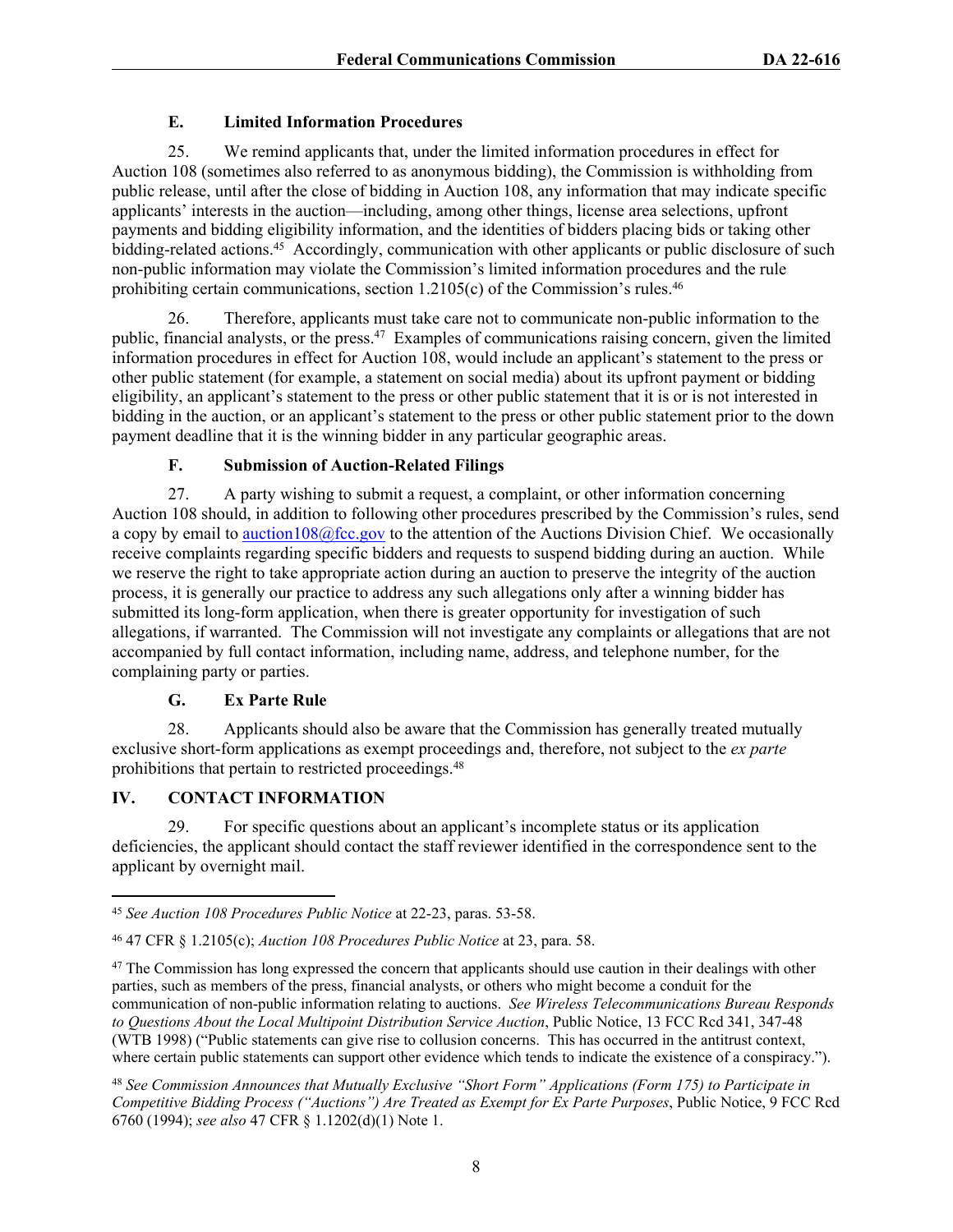30. Additional information for applicants is available at the Auction 108 web page: [www.fcc.gov/auction/108](https://www.fcc.gov/auction/108).

31. For further information concerning Auction 108, contact:

**General Auction Information** General Auction Questions

**Auction 108 Process and Procedures** Bidding Procedures

Auction Schedule

#### **Auction 108 Legal Information**

Auction Rules, Policies, Regulations, including Reports Pursuant to Section 1.2105(c) and Application Modifications

#### **2.5 GHz Band Licensing Information**

Service Rules, Policies, Regulations Licensing Issues, Engineering Issues Due Diligence, Incumbency Issues

#### **Technical Support**

Hardware/Software Issues with Electronic Filing

For FRN Username and Password Questions

#### **Payment Information**

Instructions for Wiring Upfront Payments and Completing Form 159

**FCC Auctions Hotline**  (888) 225-5322, option two; or (717) 338-2868

**Auctions Division, OEA** Auctions Hotline (717) 338-2868

**Auctions Division, OEA** (202) 418-0660 Lyndsey Grunewald (Attorney) Scott Mackoul (Attorney)

# **Broadband Division, WTB**

(202) 418-2487 Madelaine Maior (Attorney) Nadja Sodos-Wallace (Attorney)

#### **FCC Auctions Technical Support Hotline**

(877) 480-3201, option nine; or (202) 414-1250 (202) 414-1255 (TTY) Hours of service: 8:00 a.m. – 6:00 p.m. ET, Monday through Friday

(877) 480-3201, option 1 Hours of service: 8:00 a.m. – 6:00 p.m. ET, Monday through Friday

**FCC Revenue & Receivables Operations Group/Auctions**  Scott Radcliffe at (202) 418-7518, or Theresa Meeks at (202) 418-2945

(202) 418-2843 (fax) or email to [RROGWireFaxes@fcc.gov](mailto:RROGWireFaxes@fcc.gov)

## **Press Information Office of Media Relations**

Anne Veigle (202) 418-0500